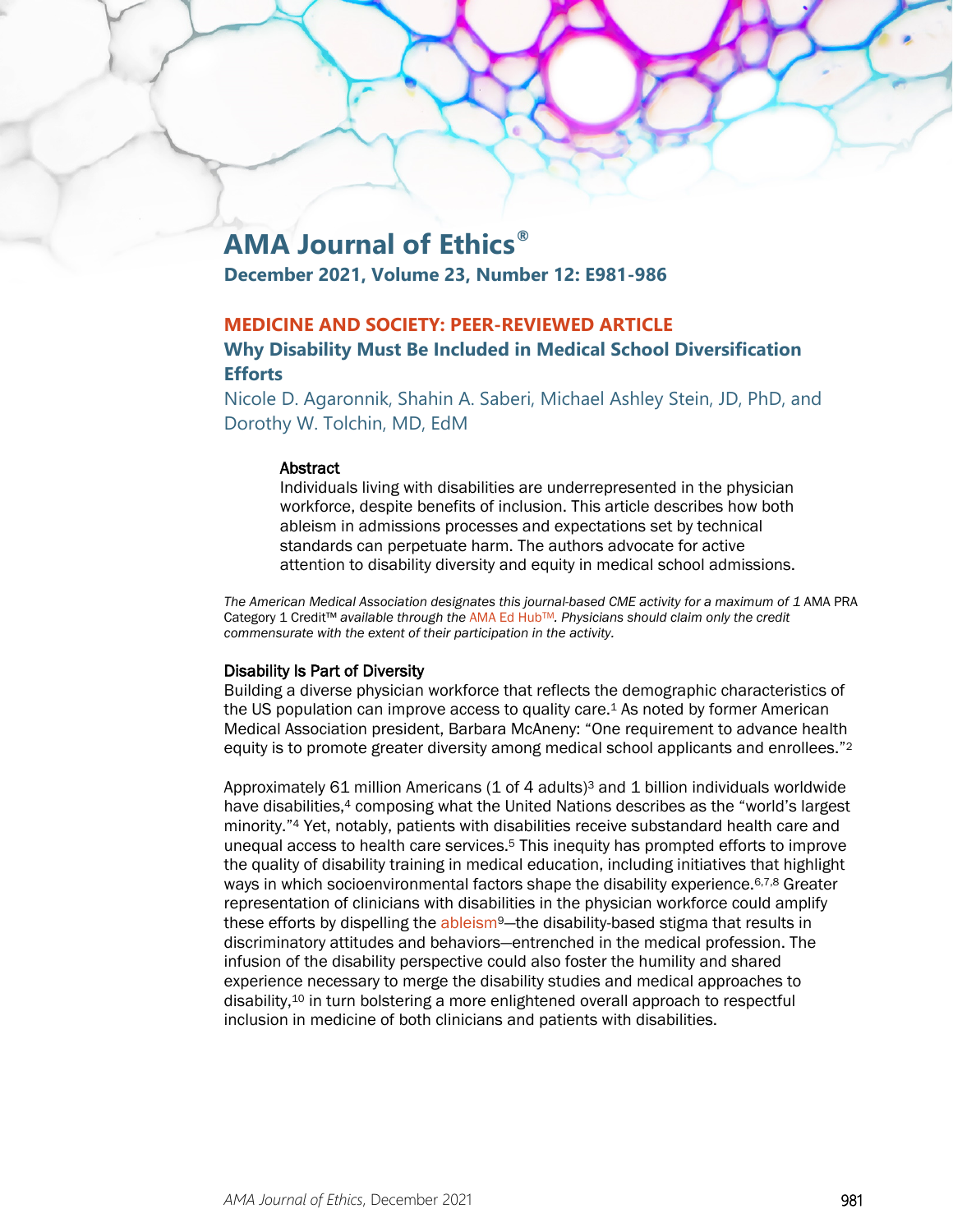Despite potential [benefits of increasing representation](https://journalofethics.ama-assn.org/article/why-increasing-numbers-physicians-disability-could-improve-care-patients-disability/2016-10) of people with disabilities in the physician workforce, however, students with disabilities remain underrepresented in US medical schools. In 2019, only 4.6% of students in US allopathic medical schools reported disabilities.11 Students with disabilities (including physical or sensory disabilities, chronic illness, mental illness, and others) encounter multiple barriers to pursuing medical education—from the admissions process through enrollment and application to residency. Barriers include erroneous assumptions about their ability to serve as physicians, challenges navigating disclosure, and [inadequate](https://journalofethics.ama-assn.org/article/technical-standards-and-lawsuits-involving-accommodations-health-professions-students/2016-10)  [accommodations.](https://journalofethics.ama-assn.org/article/technical-standards-and-lawsuits-involving-accommodations-health-professions-students/2016-10)12 Barriers can also differ depending on a student's specific type of disability (eg, students with certain neurodiverse identities may experience profoundly different barriers and degrees of stigma than students with physical disabilities).

#### Ethical Benefits

Increasing the number of medical students with disabilities, who in turn would contribute to a more representative physician workforce, can help the medical community align its actions with its ethical imperatives of beneficence, nonmaleficence, and justice. Patient-physician racial concordance leads to greater patient satisfaction and use of health care by patients from racial minority backgrounds.13,14 Concordance in disability status might similarly foster greater use of health care and satisfaction in the patient-physician relationship, especially as it relates to clinician understanding of patient needs for accessible care. Patient-physician disability concordance could also reduce discriminatory assumptions about patients' lives and needs and lead to reduced disparities and better health outcomes,15 at once promoting both beneficence and nonmaleficence. Moreover, in accordance with the principle of justice, patients should have fair access to clinicians who share aspects of their identity, including disability status. Physicians with disabilities, as stakeholders within the profession, can also foster increased justice for patients with disabilities by using their uniquely informed perspective to attune colleagues to considerations related to decision making, resource allocation, applicable laws, access, and inclusion. Importantly, attention to these factors can improve quality of care for all patients and workplace quality for all clinicians, not just patients and clinicians with disabilities.

Given the benefits at all levels of the health care system of including disability in diversity efforts—and given that admission to medical school is the gateway for clinicians to enter the profession—we focus next on barriers to an accessible, equitable admissions process for applicants with disabilities. We share observations from current medical students and provide recommendations for enhancing diversity in medical school admissions.

#### Students' Experience of Admissions Processes

During informal conversations, students who identify as having disabilities permitted the first coauthor (N.D.A.) to quote them in what follows. Students shared their experiences applying to medical schools across the United States; their examples evidence alarming ableist tendencies in admissions processes and raise concerns that applicants with disabilities are being disproportionately turned away. The students also offered recommendations about how schools can respond to ableism and foster more equitable admissions processes. Currently, there is no uniform interviewer training on how to approach disability during admissions interviews. A recent study showed implicit racial bias in admissions16; our students' experiences suggest the existence of disability bias, too, which is manifest in inaccurate assumptions about disability and implicit, inequitable demands that interviewees disclose personal health information.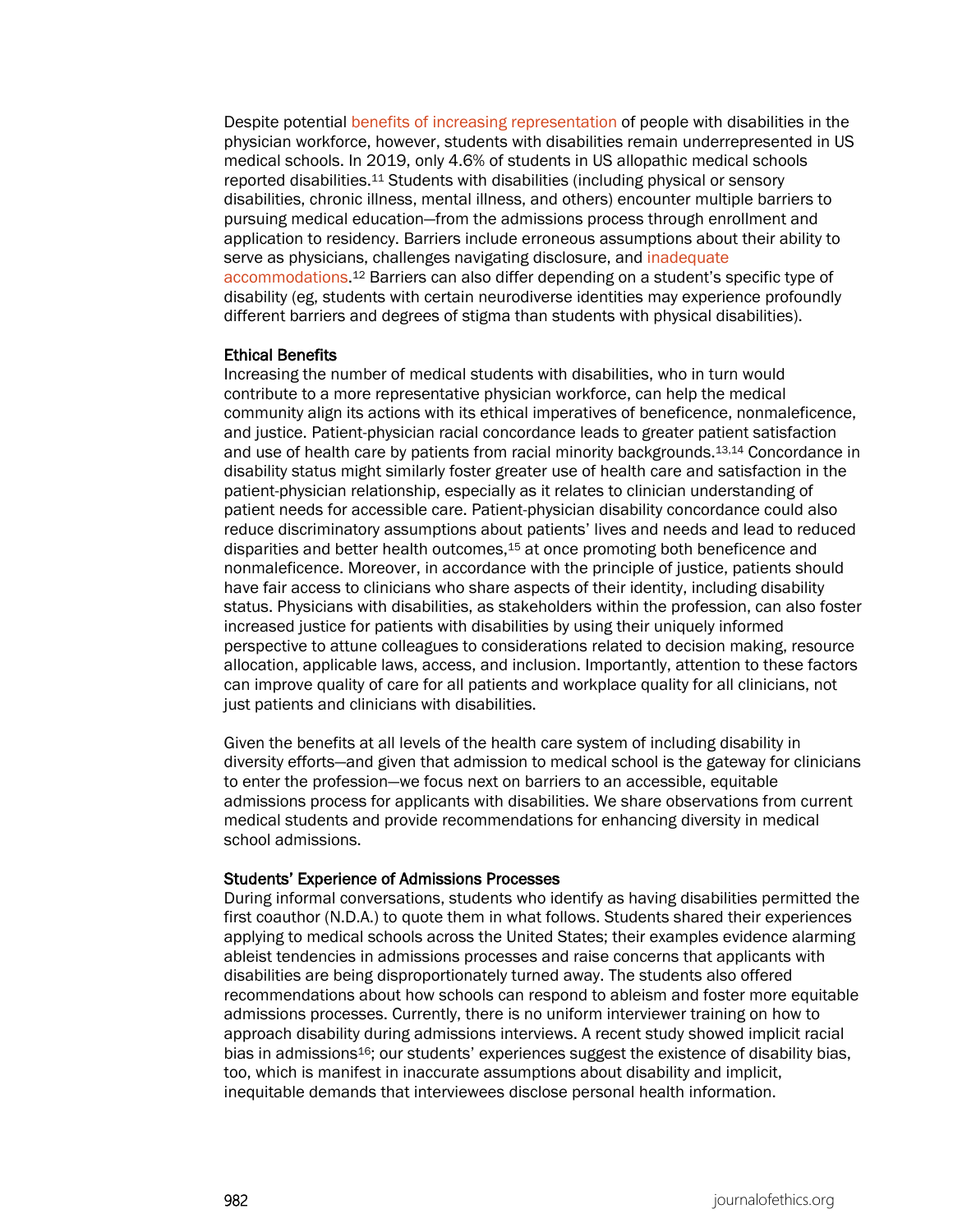One student with a disability described a conversation with an admissions officer: "He highly recommended that if I receive any interview invitations, if at all possible, I should wear the prosthesis rather than come in the wheelchair." In this student's experience, several admissions officers seemed to have reservations about students with disabilities pursuing medical training: "It [a disability] was a huge deal to them and a complete nonissue to me." While students with non-visible disabilities could choose to "pass" or hide their conditions, students with non-visible disabilities also shared concerns about bias, as well as challenges with disclosure. Another student related: "I went to great lengths to hide my disability.... I was certain that if my mental illness were disclosed it would affect my admissions prospects." Concerns about disclosure and subsequent misperceptions make it challenging to describe living with disability in the application essay—even if the experience itself may have sparked an interest in medicine. The same student noted: "I also shied away from meaningful topics on my admissions essays that would have better represented my identity and values."

Risks of disclosure make it difficult to discuss important topics, such as accommodations, to which a student might be legally entitled. As noted by one interviewee: "I had to choose a med[ical] school with almost no knowledge of how I would be supported after enrolling." A student whose personal statement explored how their condition influenced their interest in medicine describes one interview as peppered with pointed, inappropriate clinical questions about their personal health. Specifically, the interviewer inquired about the severity of the student's condition and whether a colleague was the student's clinician. Although content included in an applicant's personal statement is "fair game" for discussion during an interview, it should be acknowledged that interview power dynamics can make difficult for a student to insist that personal health disclosure boundaries are worthy of respect.

#### Technical Standards

Attitudinal [barriers faced by applicants with disabilities](https://journalofethics.ama-assn.org/article/unjustified-barriers-medical-school-applicants-physical-disabilities/2015-02) can sometimes be masked by schools' purported compliance with "neutral" technical standards, which outline outdated expectations for abilities and skills required for admission to medical school. Guidelines for technical standards were set forth by the Association of American Medical Colleges (AAMC) in 1979 and were updated in 1993 after passage of the Americans With Disabilities Act.<sup>17</sup> These guidelines delineate 5 categories of necessary abilities and skills to be present in admitted medical students: sensory, communication, motor, conceptual/integrative/quantitative, and behavioral/social.17 While these guidelines were developed with the aim of protecting service user safety, they were vague, did not offer evidential support, and were not completely prescriptive, which led to heterogeneity among the technical standards developed and followed by individual medical schools.18,19 Anecdotally, from our collective experience, the resultant variability in language, concepts, and presentation in online admissions materials has also led to confusion and frustration among applicants with disabilities.

Technical standards can also be unnecessarily exclusionary toward applicants with disabilities. In its 1979 report, the AAMC described a need to ensure that the medical degree remained a "broad, undifferentiated degree attesting to the acquisition of general knowledge in all fields of medicine and the basic skills requisite for the practice of medicine."20 This desire to produce the "undifferentiated" graduate discriminates against applicants with disabilities. For example, in *McCulley v University of Kansas School of Medicine*, a medical student was denied admission because of her inability to meet the program's motor technical standard of performing cardiopulmonary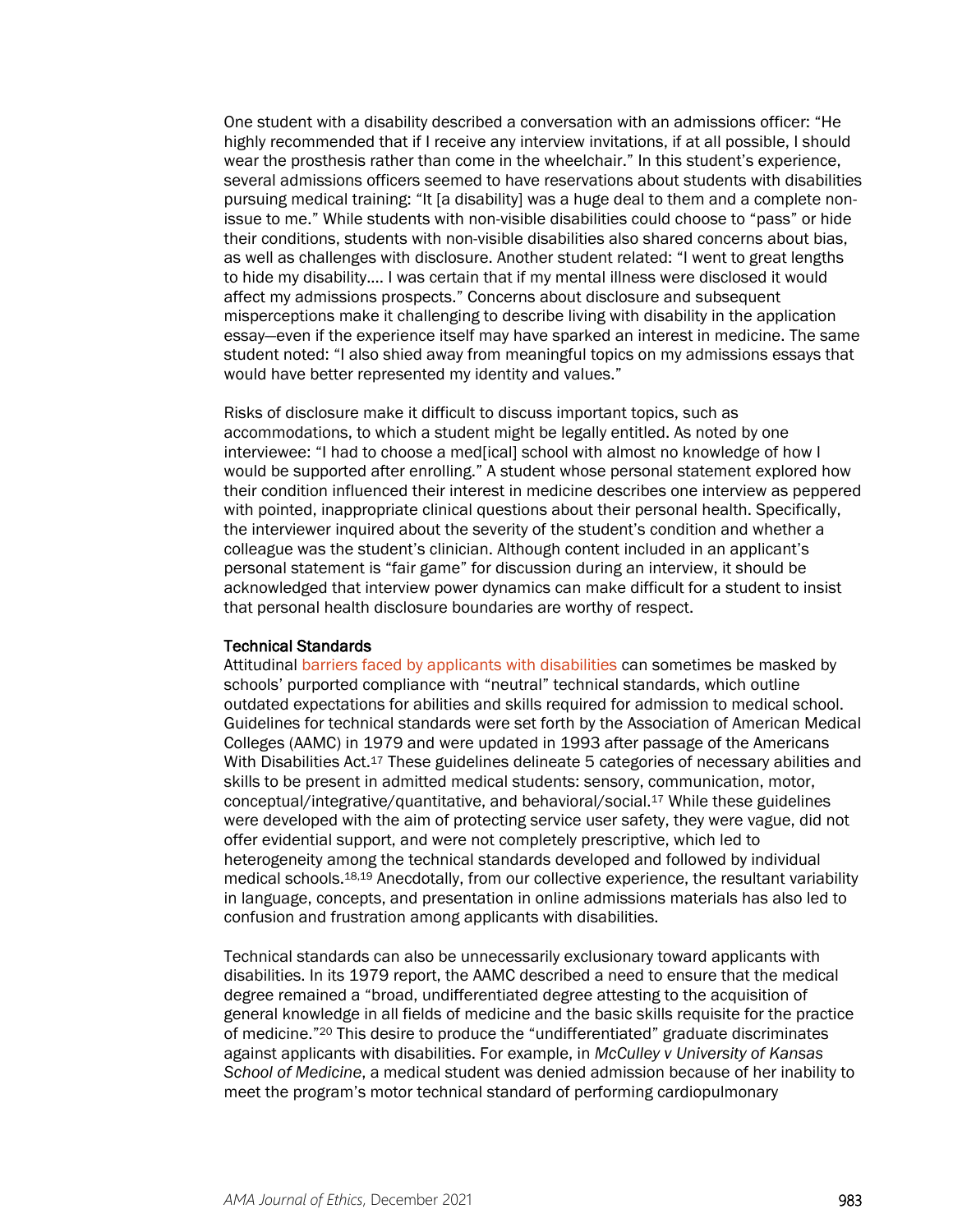resuscitation (CPR) chest compressions without accommodations.21 There are a number of medical specialties in which CPR is not a principal duty, and reasonable accommodations, such as an assistant for physical maneuvers, would allow for adequate care. The undifferentiated nature of the medical degree positively ensures that medical students receive access to a breadth of knowledge pertaining to the medical field. In practice, however, applicants with disabilities who are able to pursue some medical specialties face unfair discrimination.

#### Recommendations

Students who shared the experiences just described also offered recommendations, for example, to "advertise disability and mental health programs" in admissions materials distributed on interview day. One student stated that it would help students answer pressing questions about reasonable accommodations to "offer students the option of speaking with a representative of the disability and inclusion office, but don't directly ask about student disability." We recommend that well- and uniformly trained disability officers be made available to respond to applicants' questions about accommodations before interviews and to act as a resource for admissions committee members' questions about disability and accommodations.

To further improve equity in admissions for applicants with disability, institutions should uniformly require training for admissions officers that explicitly acknowledges biases associated with disability and how to address them. For example, even starting with an Implicit Association Test could heighten awareness of the biases that can affect admissions decisions.16 Institutions should articulate the value of [enriching every](https://journalofethics.ama-assn.org/article/learning-physicians-disabilities-and-their-patients/2016-10)  [medical student class](https://journalofethics.ama-assn.org/article/learning-physicians-disabilities-and-their-patients/2016-10) with students with disabilities. Moreover, to demonstrate a commitment to embracing students from the widest possible range of backgrounds, experiences, and perspectives, schools should consider revising technical standards to allow for more inclusive language while continuing to ensure the medical profession's duties of probity and patient safety. For example, changing "ability to perform CPR" to "ability to *direct or perform* CPR" could reduce discrimination toward applicants with disabilities.22

There is an ethically urgent need to increase the number of medical students with disabilities, both to provide fair access to an underrepresented minority and, ultimately, to improve care for patients with disabilities. The barriers described in this article suggest specific ways to facilitate greater representation of clinicians with disabilities in the physician workforce. Explicitly including disability as a valued part of diversity would help dispel ableism, limit inaccurate assumptions, and better promote beneficence, nonmaleficence, and justice in health care.

# References

- 1. Yancy CW, Bauchner H. Diversity in medical schools—need for a new bold approach. *JAMA*. 2021;325(1):31-32.
- 2. McAneny BL. Why the AMA is committed to a diverse physician workforce. American Medical Association. April 23, 2019. Accessed January 15, 2021. [https://www.ama-assn.org/about/leadership/why-ama-committed-diverse](https://www.ama-assn.org/about/leadership/why-ama-committed-diverse-physician-workforce)[physician-workforce#](https://www.ama-assn.org/about/leadership/why-ama-committed-diverse-physician-workforce)
- 3. Okoro CA, Hollis ND, Cyrus AC, Griffin-Blake S. Prevalence of disabilities and health care access by disability status and type among adults—United States, 2016. *MMWR Morb Mortal Wkly Rep*. 2018;67(32):882-887.
- 4. International Day of Persons With Disability, 3 December. United Nations.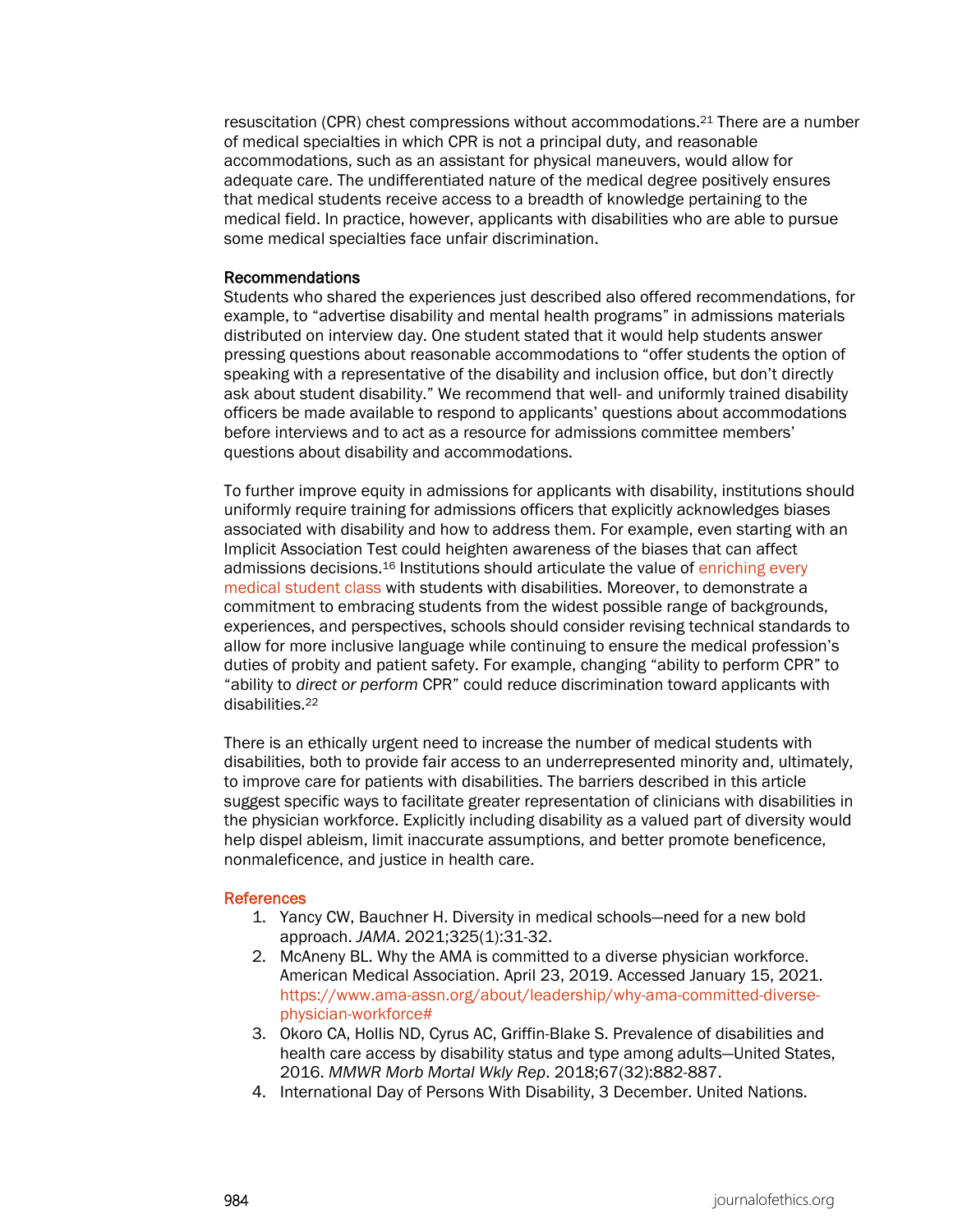Accessed January 15, 2021. [https://www.un.org/en/observances/day-of](https://www.un.org/en/observances/day-of-persons-with-disabilities/background)[persons-with-disabilities/background](https://www.un.org/en/observances/day-of-persons-with-disabilities/background)

- 5. World Health Organization; World Bank. *World Report on Disability*. World Health Organization; 2011. Accessed October 9, 2021. <https://apps.who.int/iris/rest/bitstreams/53067/retrieve>
- 6. Couser GT. What disability studies has to offer medical education. *J Med Humanit*. 2011;32(1):21-30.
- 7. Campbell FK. Medical education and disability studies. *J Med Humanit*. 2009;30(4):221-235.
- 8. Cuff S, McGoldrick K, Patterson S, Peterson E. The intersection of disability studies and health science. *Transform J Incl Sch Pedagogy*. 2016;25(2):37-50.
- 9. Jain NR. Political disclosure: resisting ableism in medical education. *Disabil Soc*. 2020;35(3):389-412.
- 10. Evans JC. Why the medical model needs disability studies (and vice versa): a perspective from rehabilitation psychology. *Disabil Stud Q*. 2004;24(4).
- 11. Meeks LM, Case B, Herzer K, Plegue M, Swenor BK. Change in prevalence of disabilities and accommodation practices among US medical schools, 2016 vs 2019. *JAMA*. 2019;322(20):2022-2024.
- 12. Meeks LM, Jain NR. *Accessibility, Inclusion, and Action in Medical Education: Lived Experiences of Learners and Physicians With Disabilities*. Association of American Medical Colleges; March 2018. Accessed October 9, 2021. [https://sds.ucsf.edu/sites/g/files/tkssra2986/f/aamc-ucsf-disability-special](https://sds.ucsf.edu/sites/g/files/tkssra2986/f/aamc-ucsf-disability-special-report-accessible.pdf)[report-accessible.pdf](https://sds.ucsf.edu/sites/g/files/tkssra2986/f/aamc-ucsf-disability-special-report-accessible.pdf)
- 13. Saha S, Komaromy M, Koepsell TD, Bindman AB. Patient-physician racial concordance and the perceived quality and use of health care. *Arch Intern Med*. 1999;159(9):997-1004.
- 14. Cooper LA, Roter DL, Johnson RL, Ford DE, Steinwachs DM, Powe NR. Patientcentered communication, ratings of care, and concordance of patient and physician race. *Ann Intern Med*. 2003;139(11):907-915.
- 15. Iezzoni LI. Why increasing numbers of physicians with disability could improve care for patients with disability. *AMA J Ethics*. 2016;18(10):1041-1049.
- 16. Capers Q IV, Clinchot D, McDougle L, Greenwald AG. Implicit racial bias in medical school admissions. *Acad Med*. 2017;92(3):365-369.
- 17. Association of American Medical Colleges. Americans with Disabilities Act (ADA) and the disabled student in medical school: guidelines for medical schools. June 1993. Accessed June 23, 2021.<https://files.eric.ed.gov/fulltext/ED370491.pdf>
- 18. Zazove P, Case B, Moreland C, et al. US medical schools' compliance with the Americans with Disabilities Act: findings from a national study. *Acad Med*. 2016;91(7):979-86.
- 19. McKee M, Case B, Fausone M, Zazove P, Ouellette A, Fetters MD. Medical schools' willingness to accommodate medical students with sensory and physical disabilities: ethical foundations of a functional challenge to "organic" technical standards. *AMA J Ethics*. 2016;18(10):993-1002.
- 20. Association of American Medical Colleges. *Report of the AAMC Special Advisory Panel on Technical Standards for Medical School Admission*. Association of American Medical Colleges; 1979.
- 21. *McCulley v University of Kansas School of Medicine*, 591 F appendix 648 (10th Cir 2014).
- 22. Meeks LM, Herzer K, Jain NR. Removing barriers and facilitating access: increasing the number of physicians with disabilities. *Acad Med.* 2018;93(4):540-543.